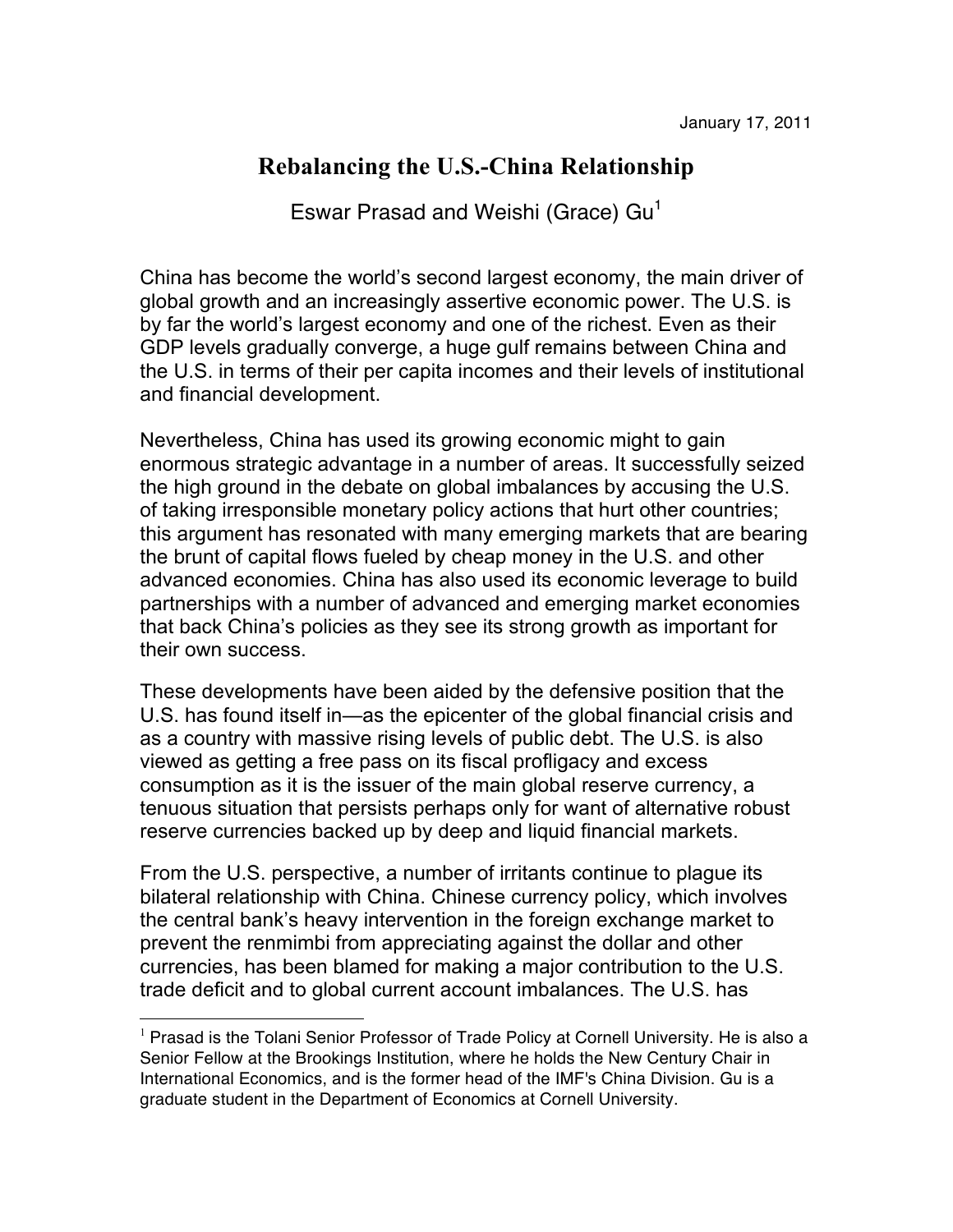concerns that the Chinese government is blocking access of U.S. manufacturers and financial institutions to its fast-growing markets, unfairly subsidizing Chinese exporters, and hurting American manufacturers through its policy of indigenous innovation (which favors Chinese firms in government procurement of technology) and weak enforcement of intellectual property rights.

In recent months, the U.S. has sought to recalibrate its relationship with China by going on the offensive to regain control over the narrative on the sources of global imbalances and level the playing field with China. This approach culminated in a forceful speech by U.S. Treasury Secretary Timothy Geithner on January 12.

In his remarks, Secretary Geithner noted that China has become a major economic power and instituted many reforms. Nevertheless, he pointed out that China still has a large reform agenda with elements that the U.S. cares about but are ultimately in China's own interest. These elements include more open markets, fair trade practices, a more flexible exchange rate regime, and growth rebalancing to make the economy less dependent on exports and stoke private consumption.

Interestingly, Geithner has also laid out a clear quid pro quo, noting that in order to attain its objectives in the bilateral relationship, China must adequately satisfy U.S. interests. China's objectives include access to high technology products, investment opportunities and the same level of access to U.S. markets as "market economies", a classification that has not yet been granted to China.

On currency policy, Geithner acknowledges that the renminbi has appreciated by about 3 percent in nominal terms relative to the dollar since mid-June 2010, when the currency was freed up after being frozen in place against the dollar during the two preceding years. Moreover, given the higher inflation rate in China relative to the U.S., the renminbi has appreciated more in real terms.

Notwithstanding this modest appreciation, Geithner has stressed that the renminbi is far from being freely determined by market forces. He argues that this has adverse implications for China as it hampers effective and independent monetary policy, hurts the U.S. and other trading partners of China, and also has a negative impact on global financial stability by perpetuating global imbalances.

Two recent pieces of data portray a mixed picture on this issue. China posted a diminished trade surplus of \$185 billion in 2010, well below its peak of \$295 billion in 2008. On the other hand, accumulation of foreign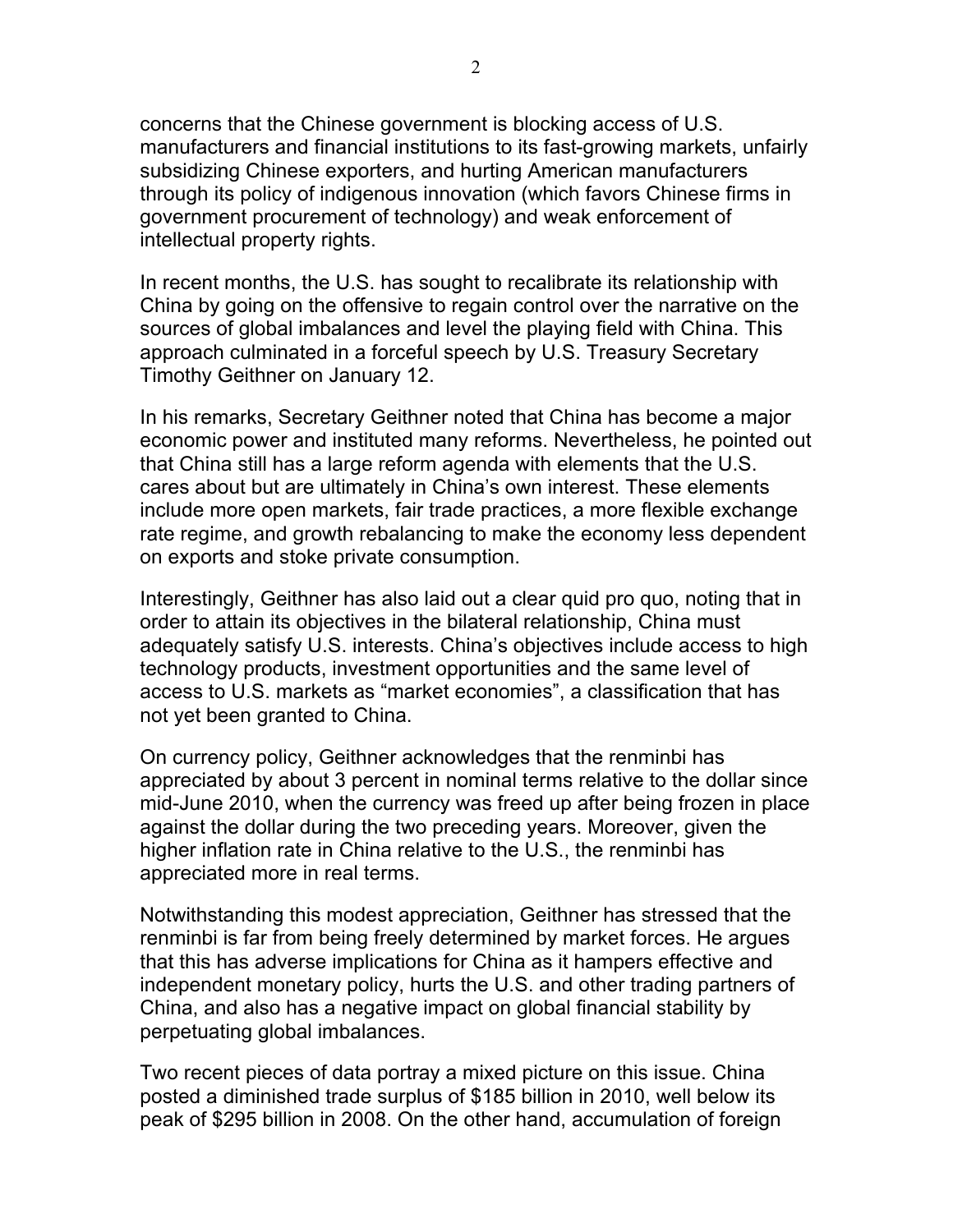exchange reserves in 2010 amounted to \$448 billion, signaling massive intervention in foreign exchange markets to keep the renminbi from appreciating significantly.

The rhetoric from the Hill on this issue has recently eased up, as some key House Republicans do not currently view action against China on trade and currency policies as a legislative priority. There is likely to be continued pressure from Senate committees, where this is still a hot button issue. Much will depend on the jobs picture in the U.S., which is improving but still rather bleak.

Chances are the Chinese currency issue will continue to simmer but not come to a boil—unless the U.S. unemployment rate remains high, the U.S. bilateral trade deficit with China begins to widen again, and U.S. firms make scant progress in getting greater access to Chinese markets.

On trade, the Obama administration has taken an aggressive approach. It has instituted unilateral trade measures against a few Chinese imports and has also taken a number of challenges of China's trade policy to the World Trade Organization. More recently, the U.S. has taken direct actions to protect the competitive interests of its firms. For instance, to counter a Chinese company's bid, the U.S. Export-Import Bank provided cheap financing to Pakistan Railways to boost General Electric's bid to get a contract for supplying trains.

Such measures are intended to send a clear signal to China that the U.S. is willing to level the playing field by matching Chinese policies that run afoul of international norms and standards. With its actions and words, the Obama administration has signaled that it wants to deal with China on equal terms and will not back off from conflict where it feels that China is subverting the established rules of the game.

President Hu's remarks on the eve of his trip to Washington signal China's desire to develop a more productive relationship with the U.S. on equal terms. The remarks reveal a sense of growing confidence that, while China faces a number of domestic challenges in its own development, it is now in the driver's seat in global economic matters ranging from supporting world growth to pushing reforms of the international monetary system.

Hu's remarks show that China views itself as dealing with the U.S. from a position of relative strength. He makes it clear that China intends to move forward on opening its markets, freeing up its exchange rate and restructuring its political system, but at its own pace and will resist U.S. pressures for more rapid or broader reforms.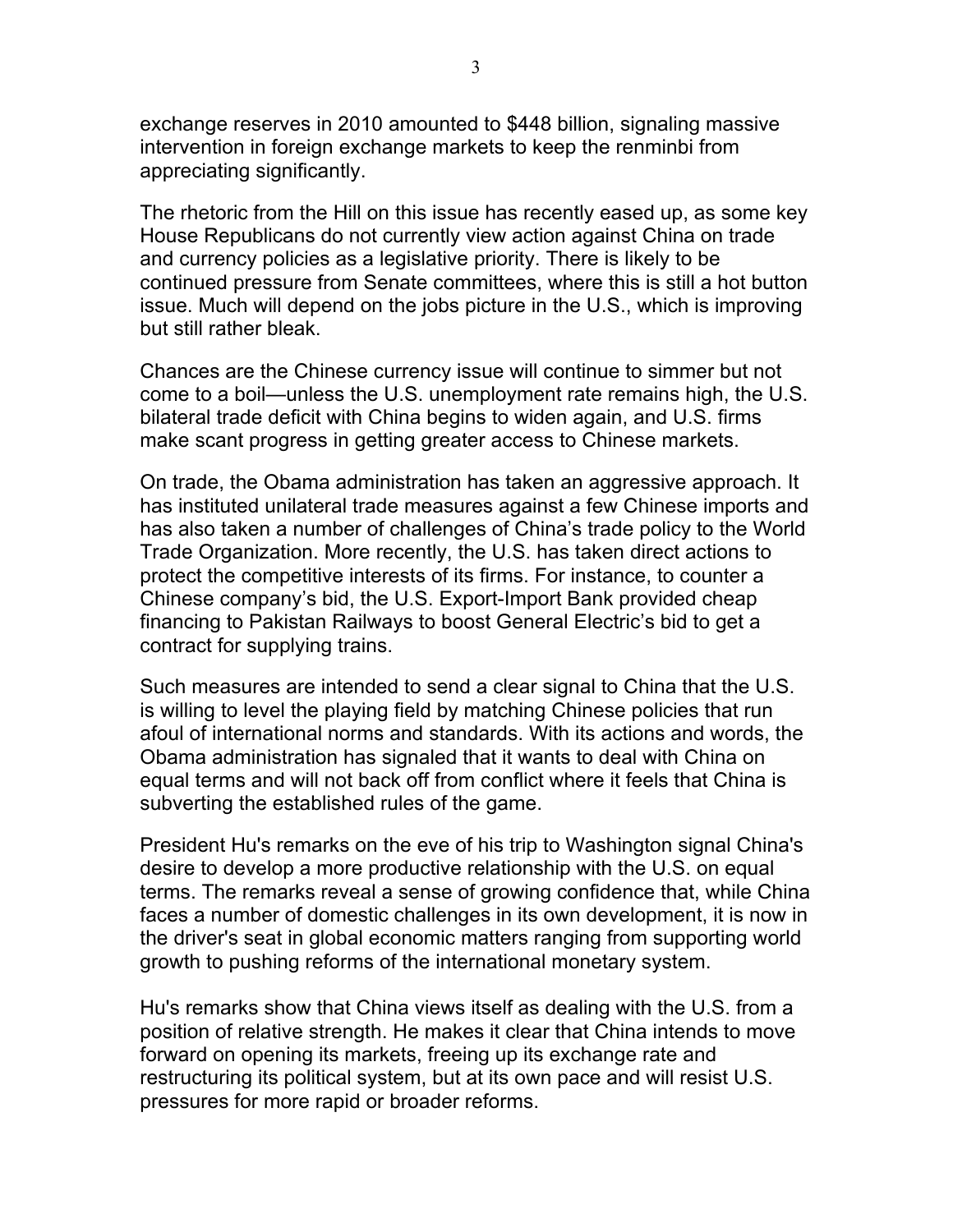Hu acknowledges the potential flash points between the two countries but shows willingness to tackle these disagreements frontally in a spirit of broader cooperation rather than rancor. Whether the two countries can successfully manage the sources of bilateral tension remains to be seen but it is certainly a good omen that President Hu has chosen to take a conciliatory rather than confrontational tone before his meeting with President Obama.

The state of the China-U.S. bilateral relationship is important as it sets the tone for a number of global issues, including reforming the international monetary system, breaking the deadlock on trade talks and tackling climate change. Away from the limelight, cooperation between the two countries has actually been rather productive on a number of fronts. For instance, the G-20 agreement on coordinated fiscal stimulus during the worst of the financial crisis was strongly supported by both countries. The two countries have also played important roles in the governance reform and recapitalization of the International Monetary Fund. And of course both countries have a shared interest in keeping peripheral European economies from running aground and weakening the euro.

The leaders of the two countries clearly recognize the mutual benefits of a cooperative rather than conflicted relationship. Nevertheless, the relationship has to be tended carefully, by managing the sources of bilateral tensions and emphasizing the long-term benefits of cooperation, in order to ensure that domestic political exigencies don't trump rational collective policymaking on either side.

#### **Main Elements of the Economic Relationship**

In this section, we evaluate the relative sizes of the two economies in various dimensions. We then characterize the tightening embrace between the two countries—in terms of flows of goods, services and finance—and also discuss some of the macroeconomic challenges that China faces.

Figure 1 shows that China's nominal GDP measured at exchange rates is fast catching up to U.S. GDP, with even quicker convergence when GDP is measured using purchasing power parity exchange rates. During 2010, China contributed more to global GDP growth than the U.S. There is still a substantial difference in per capita income levels of the two countries even at PPP exchange rates, U.S. per capita income is five times that of China's. This gap will take a lot longer to narrow even if the two economies were to converge in terms of economic size.

Gross national investment in China is much higher than in the U.S., which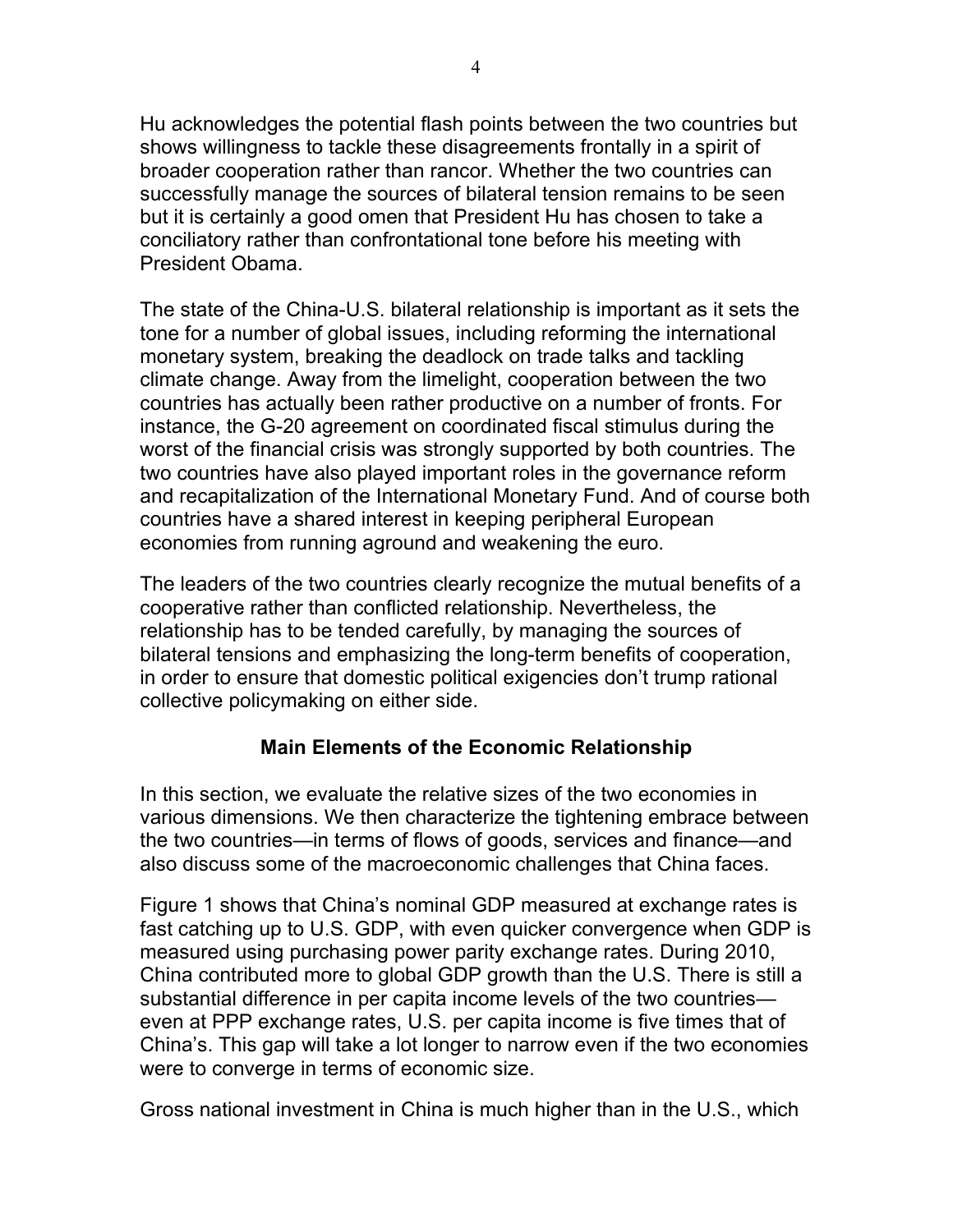is remarkable given their relative economic size, and the household and national saving rates are also higher in China. But the level of private consumption is far lower than in the U.S., even accounting for the smaller size of China's economy. Indeed, stoking private consumption growth remains a major challenge for Chinese policymakers as the low (and declining) level of private consumption to GDP suggests that the benefits of China's red-hot growth are not flowing proportionately to households.

China's rapid trade expansion and the fact that U.S. trade growth has not kept pace with world trade growth has resulted in a rapid convergence of the two countries' shares in world exports and slower convergence in import shares. China now accounts for about 8 percent of world trade while the U.S. accounts for 11 percent.

The level of U.S. public debt is nearly an order of magnitude higher than the level of Chinese public debt in absolute terms and also much larger relative to national GDP. Indeed, tackling the massive and rising level of public debt is one of the key macroeconomic policy challenges the U.S. government faces once the recovery becomes more firmly entrenched. China has rightly argued that the unsustainable trajectory of public debt in the world's largest economy, which also manages the dominant global reserve currency, has the potential to generate worldwide financial instability and is a key source of global macroeconomic imbalances.

#### *Trade and the Current Account*

China's trade surplus shrank in the aftermath of the global financial crisis, falling from its peak of \$295 billion in 2008 to \$185 billion in 2010 (Figure 2). Imports collapsed more sharply than exports in 2008 (Figure 3). The fiscal and bank-financed stimulus efforts led to a sharp surge in imports in 2009. Both exports and imports are now well above their pre-crisis levels. We anticipate that China's trade surplus will start rising again in 2011. The surplus was already rising strongly in the second half of 2010 and, as import demand cools off and growth in China's main export markets (the U.S. and European Union) picks up, this momentum is likely to continue.

The trade relationship between China and the U.S. has intensified over the past two decades (Figure 4). The U.S. remains the largest single-country market for China, accounting for about 18 percent of China's exports in 2009. While China now accounts for nearly 5 percent of U.S. exports, up from 2 percent a decade ago. Meanwhile, the U.S. has not quite participated in China's enormous import boom, with its share of China's total imports falling to just under 8 percent.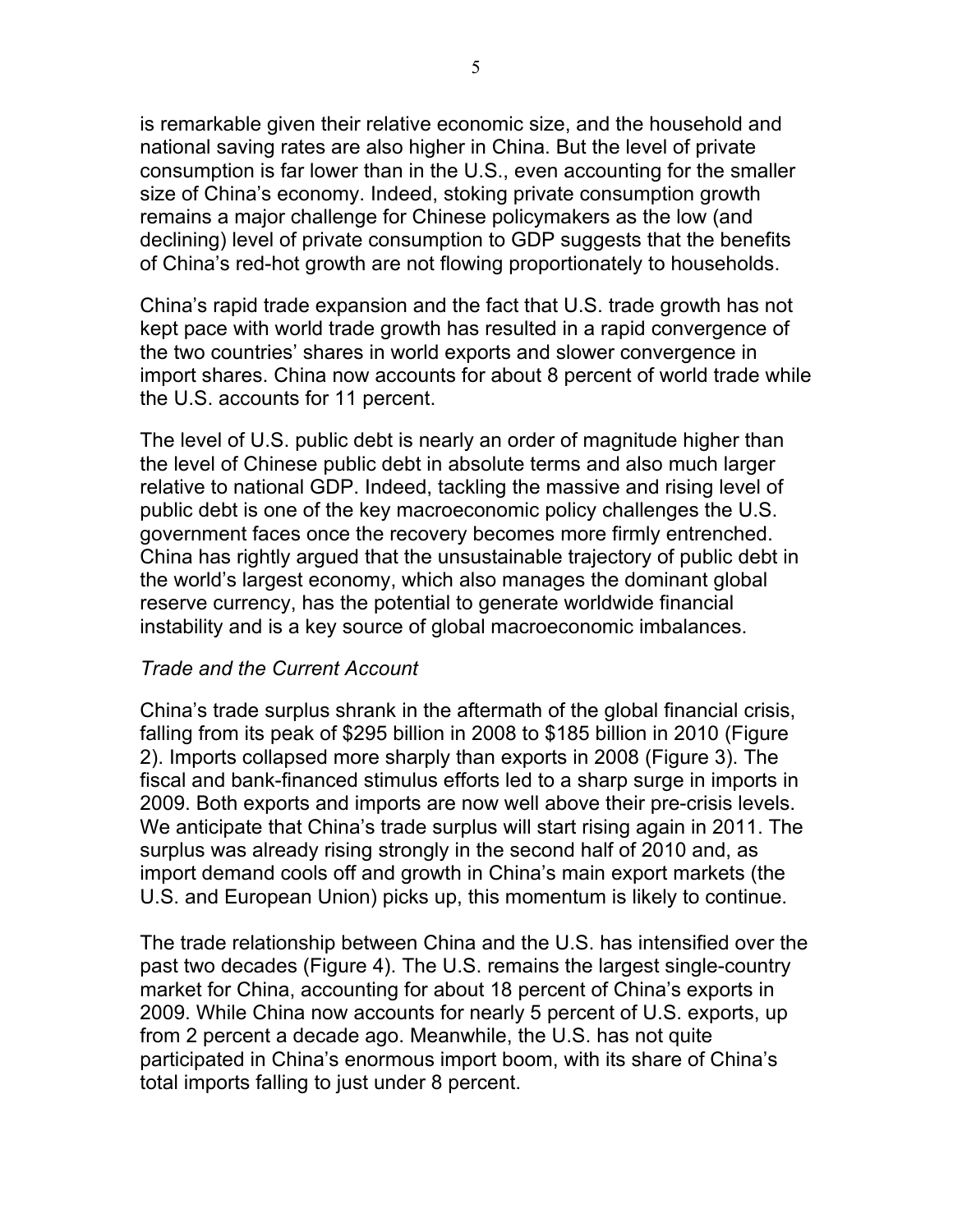Since 2001, when China's accession to the WTO gave it greater access to the U.S. export market, the U.S. bilateral trade deficit with China has risen steadily, with only a small stutter in 2009. In 2010, the U.S. trade deficit with China rose to a record \$283 billion. This number should be interpreted with some caution as a large proportion of China's trade is processing trade, where China imports intermediate inputs and adds only a small amount of value to the finished products before exporting them to the U.S. and EU markets.

On the other hand, this number may understate China's dependence on the U.S. export market. In terms of sheer volume, U.S. imports still account for a large share of world final consumption demand. Moreover, a great deal of intra-Asian trade is the result of expansion of cross-country supply chains. IMF analysis suggests that about one-third of the value added component of exports from Asia is still accounted for by the U.S. Thus, a slowdown in U.S. demand could lead to slower growth in other economies that export large quantities to the U.S. and thereby have indirect knock-on effects on Chinese export growth to those economies as well.

The bilateral trade deficit largely reflects the imbalance in goods trade between the two countries, where China runs a huge surplus (Figure 5). By contrast, the U.S. has a slight surplus in its services trade with China, although the magnitude of services trade between the two countries is dwarfed by the amount of trade in goods. China's goods exports to the U.S. are dominated by manufactured products and by machinery and transportation equipment. U.S. exports to China are largely accounted for by machinery and transportation equipment; chemicals and related products; and crude materials (such as oil seeds, mineral ores). Manufactured goods account for less than 15 percent of U.S. exports to China.

For all the talk of direct investment in China and how that affects the perceptions of American business towards China, official data from China's balance of payments show only modest inflows of foreign direct investment (FDI) from the U.S. (Figure 6). This low number may partially be explained by American companies' use of offshore financial centers to channel their flows in order to gain some tax benefits.<sup>2</sup> Nevertheless, most FDI inflows now appear to be from other Asian countries that are integrating their supply chains with China. A more interesting feature of bilateral FDI is that, based on these BOP data, flows from China to the U.S. have increased rapidly and now exceed U.S. flows to China.

 $\overline{a}$ 

 $2$  On the Chinese side, tax benefits for FDI-financed investment relative to domestically financed investment have been eliminated recently.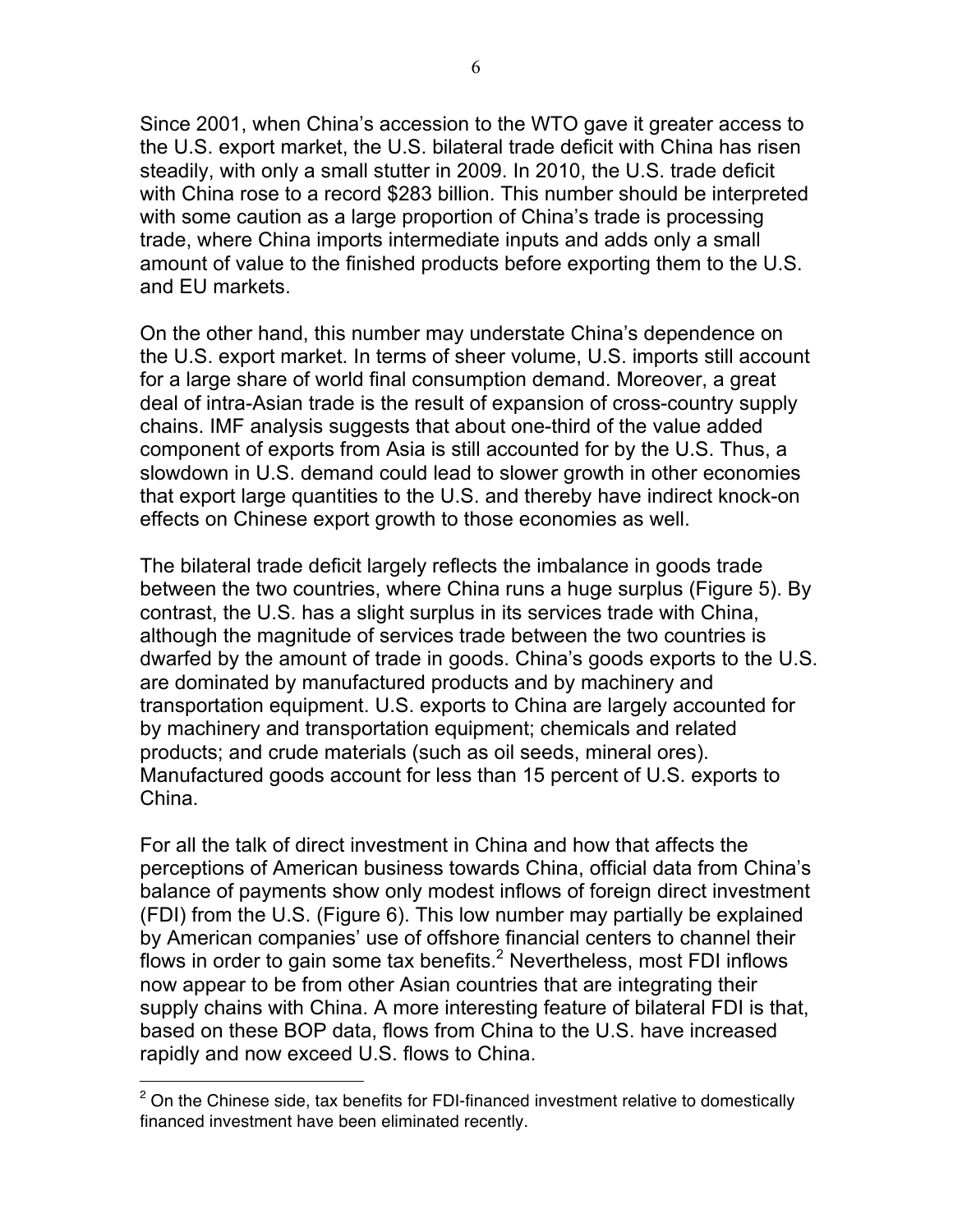#### *A Matter of Balance: External and Internal*

In tandem with the decline in the trade surplus, China's current account surplus shrank from about 11 percent of GDP in 2008 to an estimated 5 percent of GDP in 2010 (Table 1 and Figure 2). But it remains an open question whether this decline in the current account surplus will persist. All signs point to a resurgence of the surplus as the trade balance improves.

Moreover, even as the trade surplus was beginning to rise in the latter half of 2010, there was an even more dramatic surge in reserve accumulation in the last quarter of 2010 (Figure 7). In that quarter alone, China accumulated an additional \$199 billion, bringing its total accumulation to \$448 billion for the year.<sup>3</sup> China now has a foreign exchange reserve stock of \$2.85 trillion, which is more than half of its annual GDP.

This pace of accumulation signals that China is experiencing large volumes of capital inflows notwithstanding its extensive regime of capital controls and that the central bank continues to intervene massively in foreign exchange markets to keep the renminbi from appreciating. These developments have kept the focus on China's currency regime.

The Chinese currency, which had been pegged to the U.S. dollar for many years, was permitted a modest degree of flexibility in July 2005 (Figure 8). Over a three-year period, it appreciated by 21 percent relative to the dollar. In July 2008, with the crisis looming, China once again opted for a stable currency versus the dollar, retaining the new peg until June 2010. Since then, the renminbi has appreciated by about 3 percent relative to the dollar. Over this period, China's inflation rate has been higher than that of the U.S., implying that the currency has appreciated even more in real inflation-adjusted terms. Indeed, the real appreciation against the dollar is currently running at an annual rate of nearly 10 percent. $4$ 

The trade-weighted real effective exchange rate index is shown in the lower panel of Figure 8 (in contrast to the nominal exchange rate data in the upper panel, an increase in this index indicates an appreciation of the currency). From mid-2008 to mid-2010, the renminbi rode up and down

 $\overline{a}$ 

<sup>&</sup>lt;sup>3</sup> Valuation effects cannot explain this surge. The U.S. dollar in fact appreciated against the euro from Dec. 31, 2009 to Dec. 31, 2010, which would have pushed down the dollar value of reserves held in euros. China does not report the currency composition of its reserves but it is widely believed that the bulk of the reserve holdings are in instruments denominated in these two currencies.

 $4$  This assumes an inflation differential of 4 percent and an annualized rate of nominal appreciation of 6 percent.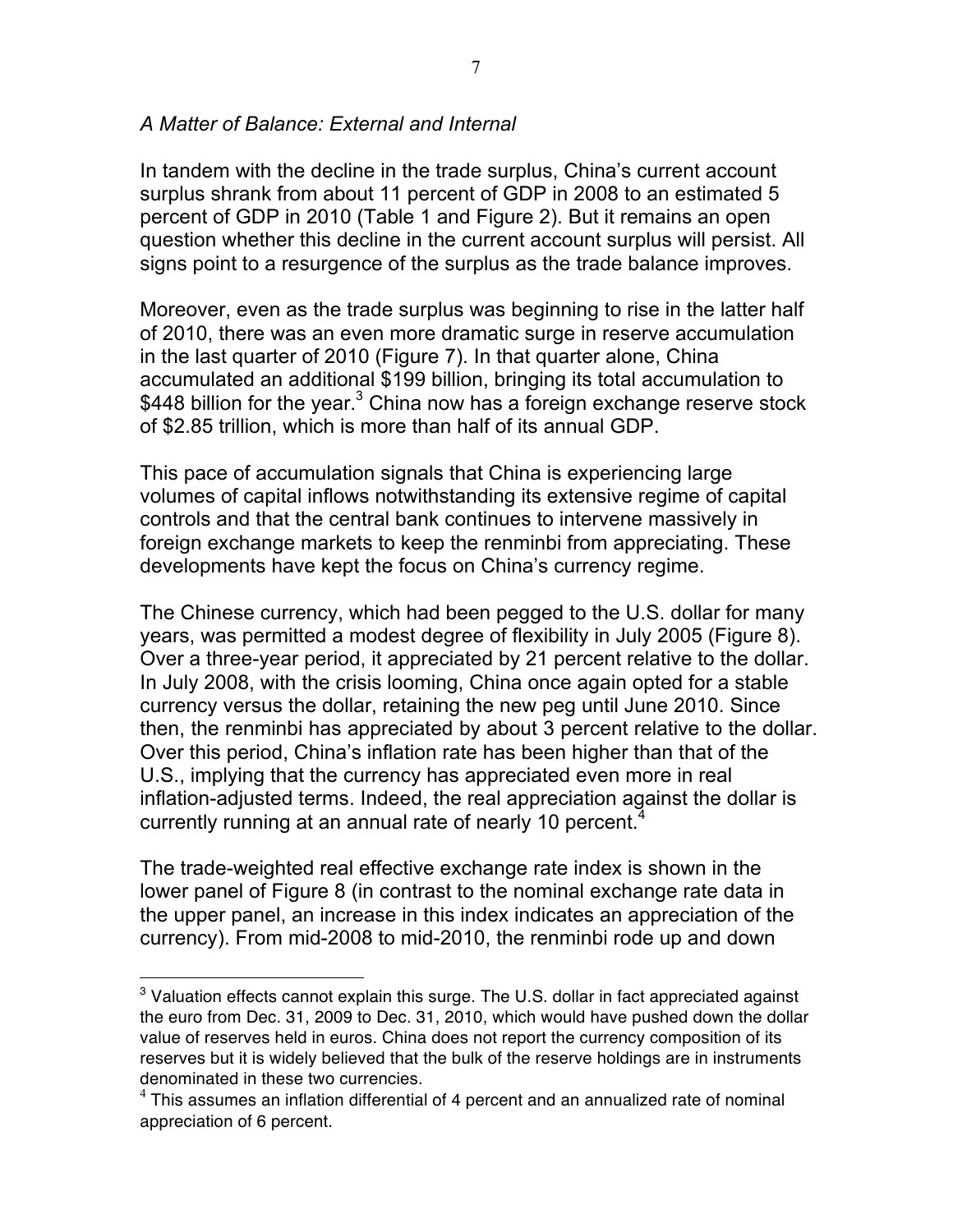with the dollar's index. Since then, the real effective exchange rates of the two countries have diverged, with China's index appreciating by 5 percent from January to November 2010.

China's international investment position has improved steadily as a result of rapid reserve accumulation (Table 2). At the end of 2009, China had a net asset position of \$1.8 trillion. In other words, the value of China's foreign assets now far exceeds that of its external liabilities. Foreign exchange reserves account for two-thirds of China's gross foreign assets.

No doubt a significant portion of China's reserve accumulation has gone into U.S. dollar-denominated bonds, especially U.S. treasury bills and bonds. Indeed, the major financial link between the two countries remains Chinese purchases of dollar-denominated financial assets. China does not make public the currency denomination or composition of its foreign exchange reserves. U.S. data from the government's Treasury International Capital System (TIC) database are widely used but potentially misleading as they capture the location rather than identity of a purchaser of U.S. instruments. For instance, China's purchases of Treasury bonds routed through a U.K. bank would be counted as a purchase by a U.K. resident or institution.

Keeping these caveats in mind, the TIC data suggest that China held about \$906 billion of treasury securities as of October 2010. Based on TIC and other U.S. data, it is possible to construct a profile of the owners of U.S. government debt held by the public, which stood at \$9.1 trillion at the end of October 2010 (plus an additional \$7.2 trillion of governmentsponsored agency debt that also represents a liability of the U.S. government). China's share of outstanding U.S. government debt held by the public has risen steadily over the years and now stands at 10 percent, about one-fifth of all U.S. debt held by foreigners (Table 3). China's share of outstanding U.S. agency bonds has fallen to 5.3 percent from 6.4 percent in 2007.

In short, even based on official data that probably understate the true picture, China has contributed to a considerable proportion of U.S. debt financing. This pattern is likely to continue. So long as China continues to accumulate massive quantities of reserves, there are few other bond markets that have the liquidity and depth to absorb such quantities of inflows. China's concerns about the unsustainability of U.S. debt levels are no doubt leading them to try and diversify their holdings. However, the reality is that, so long as its central bank persists with extensive foreign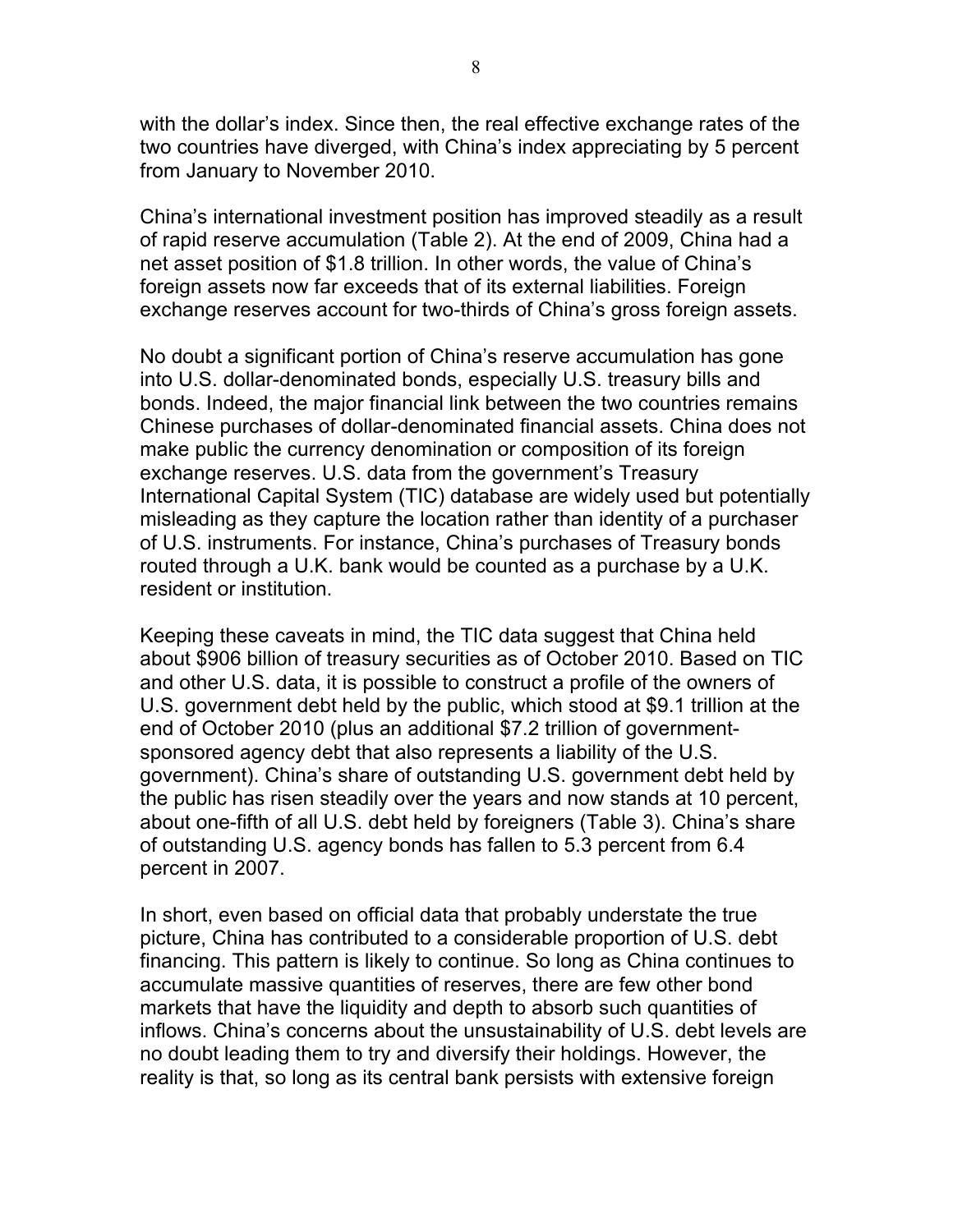exchange market intervention, China is stuck with buying more U.S. treasuries and financing the U.S. deficit.

A bigger challenge for China is managing the remarkable balance of high growth and modest inflation, a feat it has successfully accomplished for much of this decade. Figure 9 shows that, after a mild dip in 2008-09, real GDP growth is likely to have hit 10 percent in 2010. The contraction in the trade balance in 2009 led to a sharp negative growth contribution from net exports in 2009. A key feature of China's growth in recent years is that it has been dominated by investment growth. In 2009, the fiscal stimulus and surge in bank lending fueled a massive investment binge. Investment continues to be strong in 2010. In sharp contrast to most other advanced and emerging market economies, the contribution of private consumption growth contributes amounts to only about one-third of total GDP growth. A key challenge for Chinese policymakers is not only to rebalance the economy towards domestic demand and less reliance on exports but, more importantly, to shift domestic demand growth towards consumption rather than investment.

The other challenge is to manage rising inflation, which has largely been fueled by food price increases in recent months (Figure 10). Non-food inflation seems to have leveled off at a moderate level but overall CPI inflation of about 5 percent is a serious concern for the government. To manage inflation, China has tried to clamp down on credit growth, which has indeed fallen from its stratospheric level in 2009 but still remains at a high level of about 17 percent (Figure 11).

The government has tried to control credit growth by raising banks' reserve requirements. This takes more money off the table by forcing banks to hold a larger proportion of their deposits as reserves at the central bank rather than lend them out. It would also be logical to make credit more expensive by raising interest rates. Here the central bank is constrained by its desire to limit appreciation of the currency against the dollar. Interest rate differentials between China and the U.S. (see Figure 12) pull in more capital and, as recent experience shows, higher differentials would simply bring in more inflows, necessitating more foreign exchange intervention and raising inflationary pressures.

In short, China's exchange rate policy is complicating its domestic macroeconomic management. More rapid currency appreciation would help hold down inflation. More importantly, exchange rate flexibility would allow the central bank to better manage the balance between growth and inflation through changes in interest rates. This would also help make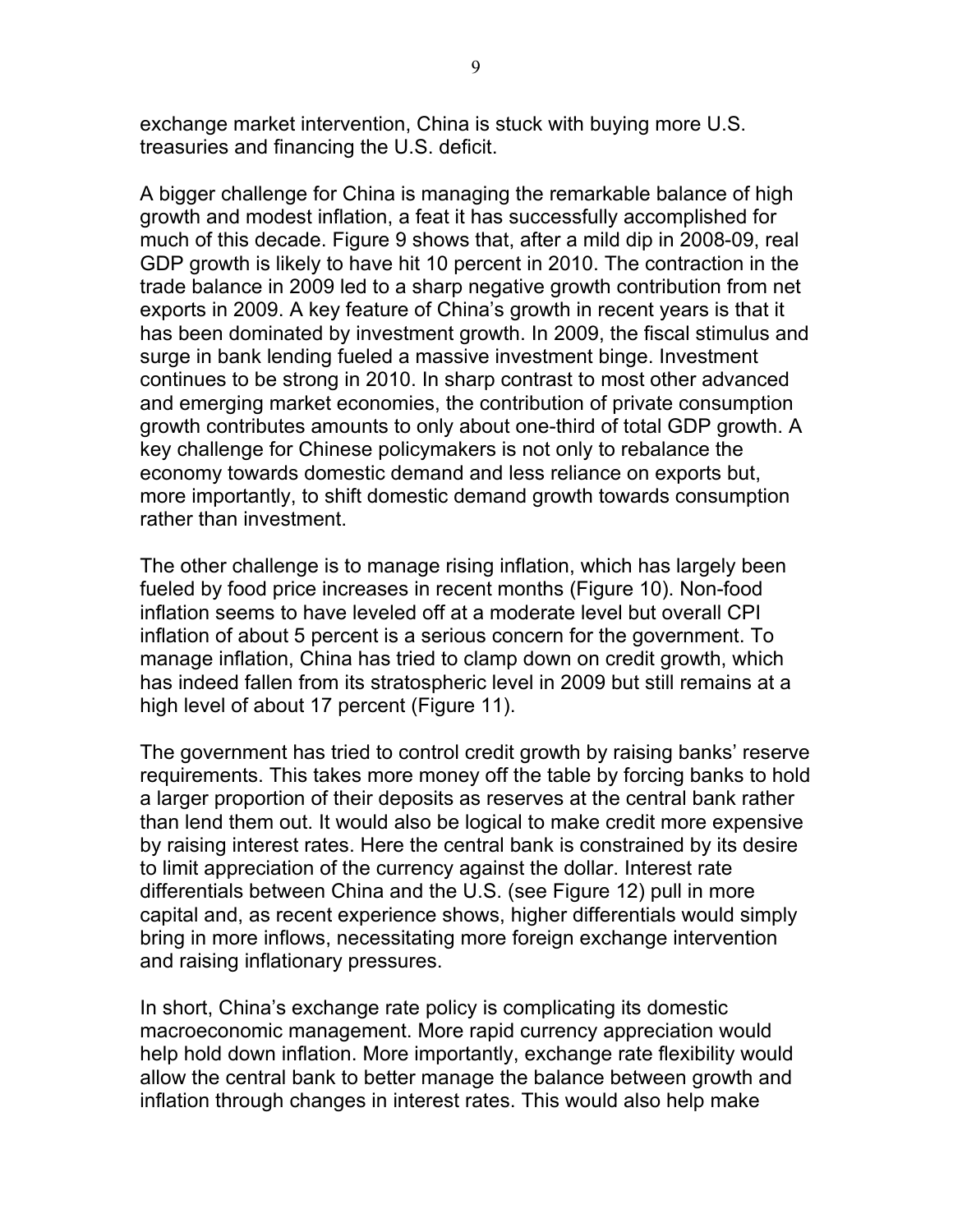better progress on financial sector reforms by using market signals rather than jawboning to manage credit expansion by banks. But that's a story for another day.

#### **Conclusion**

China and the U.S. are gradually adjusting to two major realities—their increasing mutual economic dependence and the rising heft of China on the global economic stage. The two countries are locked in an evertightening embrace. Whether this embrace turns out to be a warm one or turns into a mutual chokehold will have a big impact on the futures of these two economies and could also have ramifications for global financial and macroeconomic stability.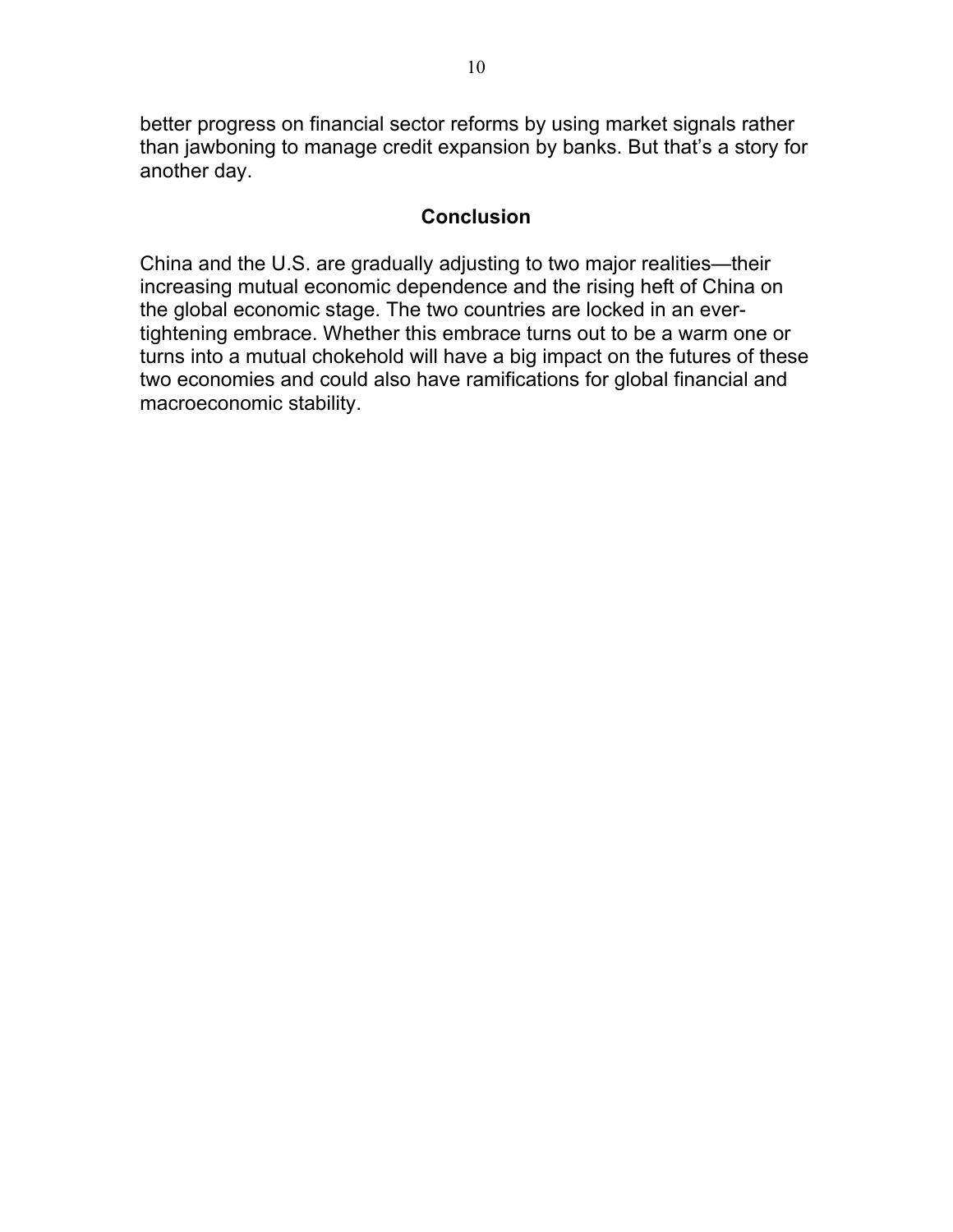

**Figure 1. Comparing Two Global Giants** 

Sources: CEIC, WEO, EIU, and authors' calculations.

Note: Labor force, normally, consists of everyone of working age (typically above a certain age, around 14 to 16) and below retirement (around 65) who is actively employed or seeking employment. World trade includes both commodities and services. For public debt, data are based on WEO data from IMF; China uses gross public debt and U.S. uses net.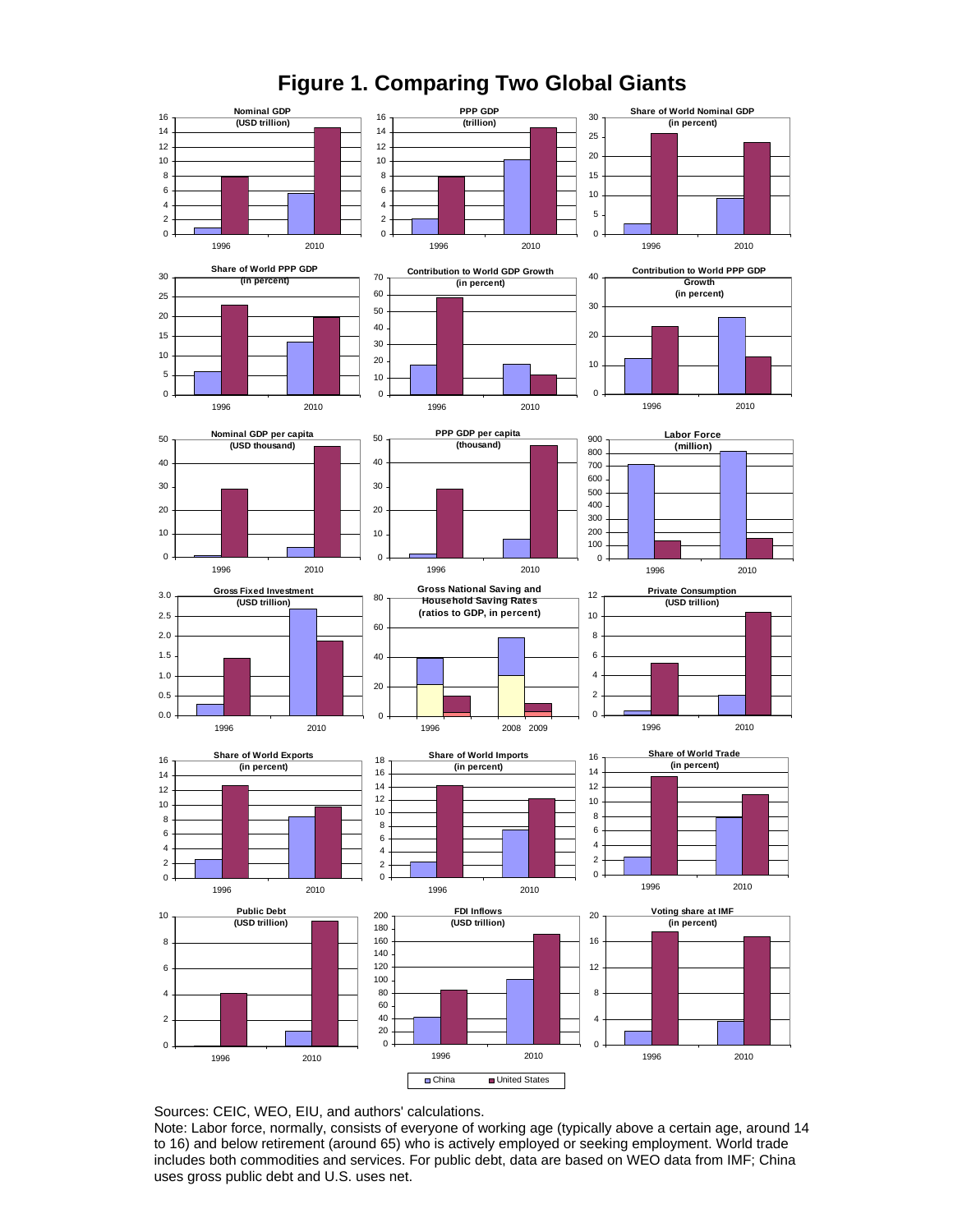# **Tra de Balances** -1000 -800 -600 -400 -200 0 200 400 1<mark>99</mark>6 1<mark>99</mark>7 1<mark>99</mark>8 1<mark>99</mark>9 2<del>00</del>0 200</mark>1 2<mark>00</mark>2 2003 2004 2005 2006 2007 2008 2009 China trade surplus  $\Box$  Bilateral trade deficit  $\Box$  U.S. trade deficit

## **Figure 2. Trade and Current Account Balances**



#### **(USD billion)**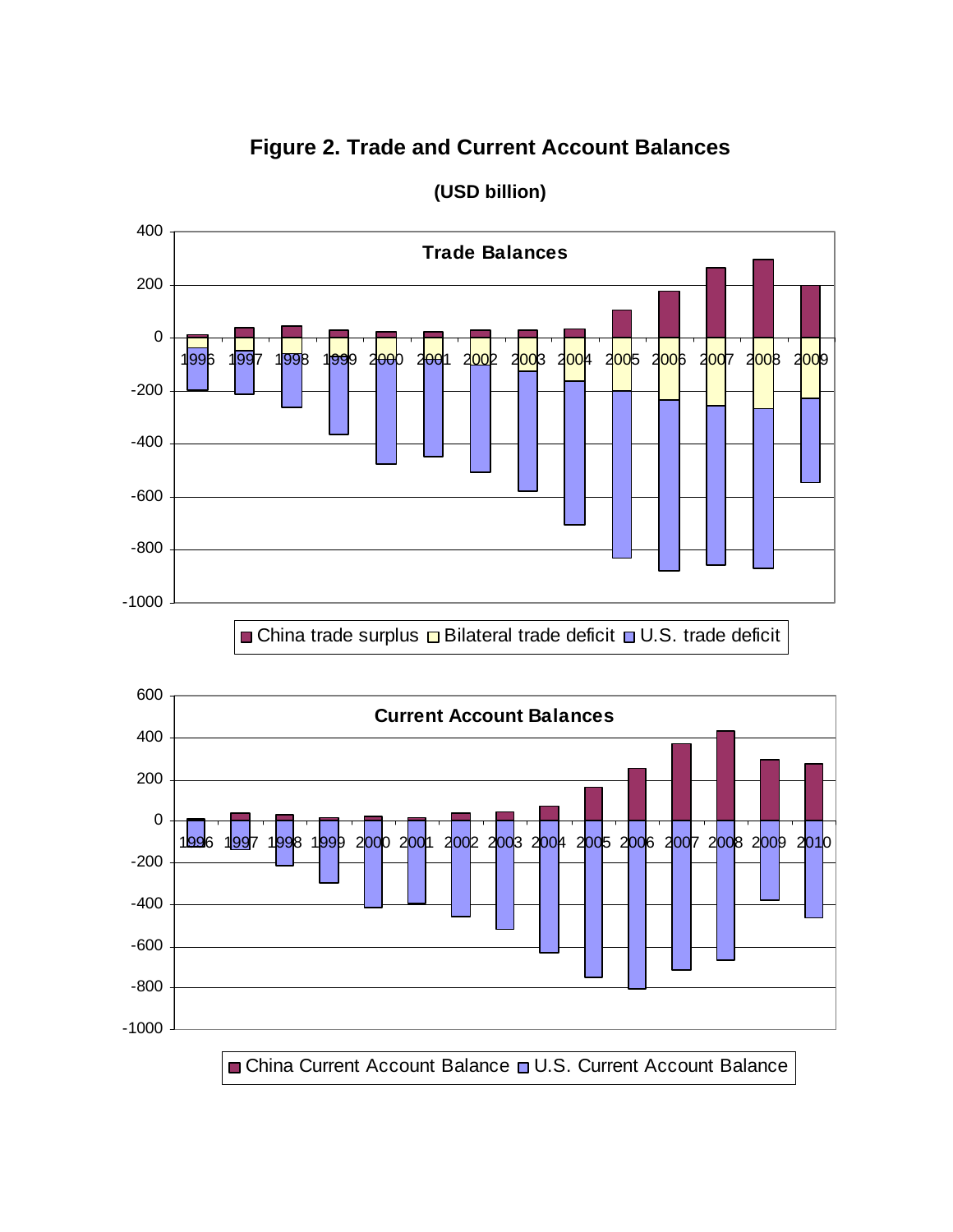

**Figure 3. China Exports and Imports** 

Note: The top panel shows 3-month moving averages of monthly year-on-year growth rates. The lower panel shows 3-month moving averages of monthly trade data.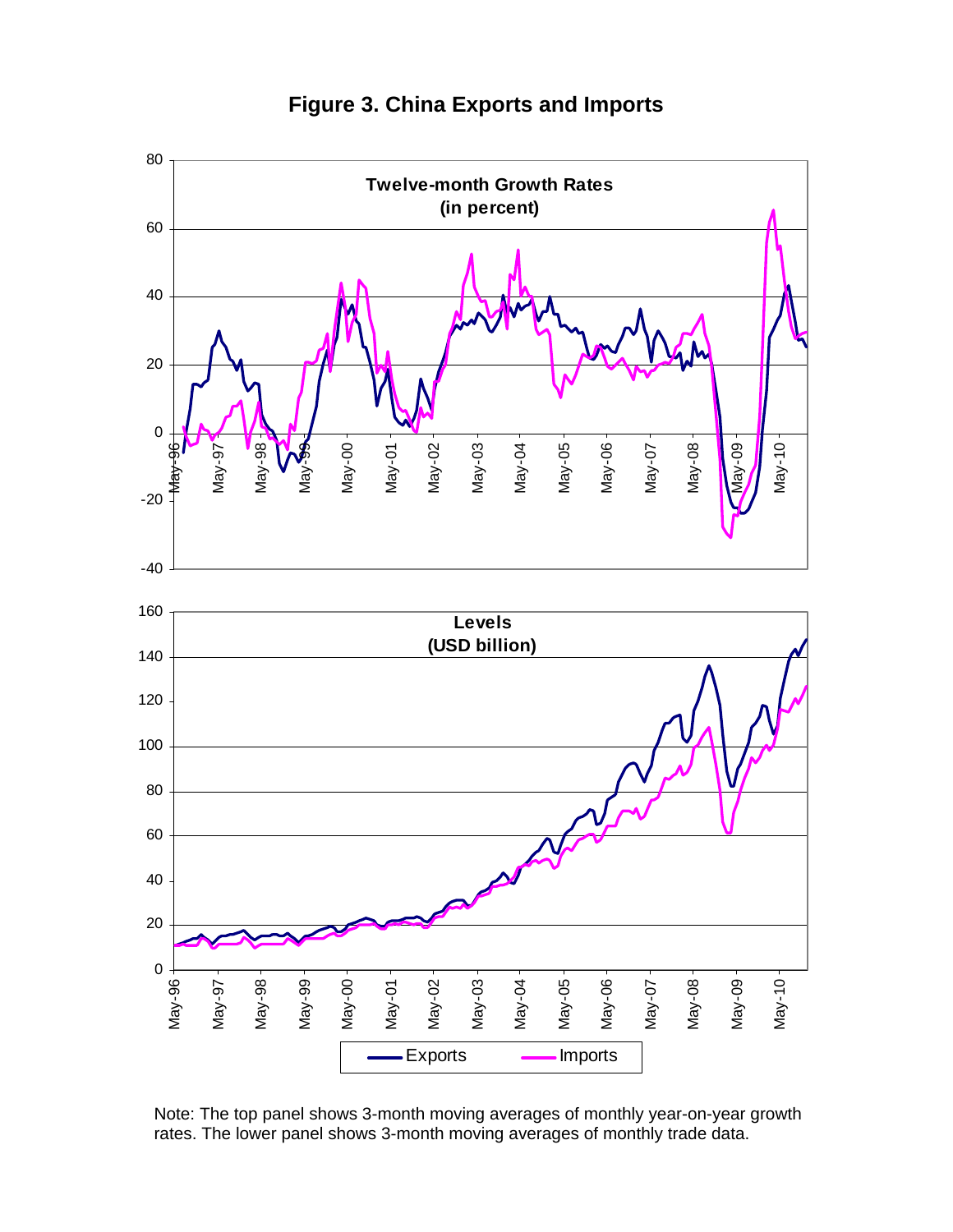

Sources: CEIC and author's calculations.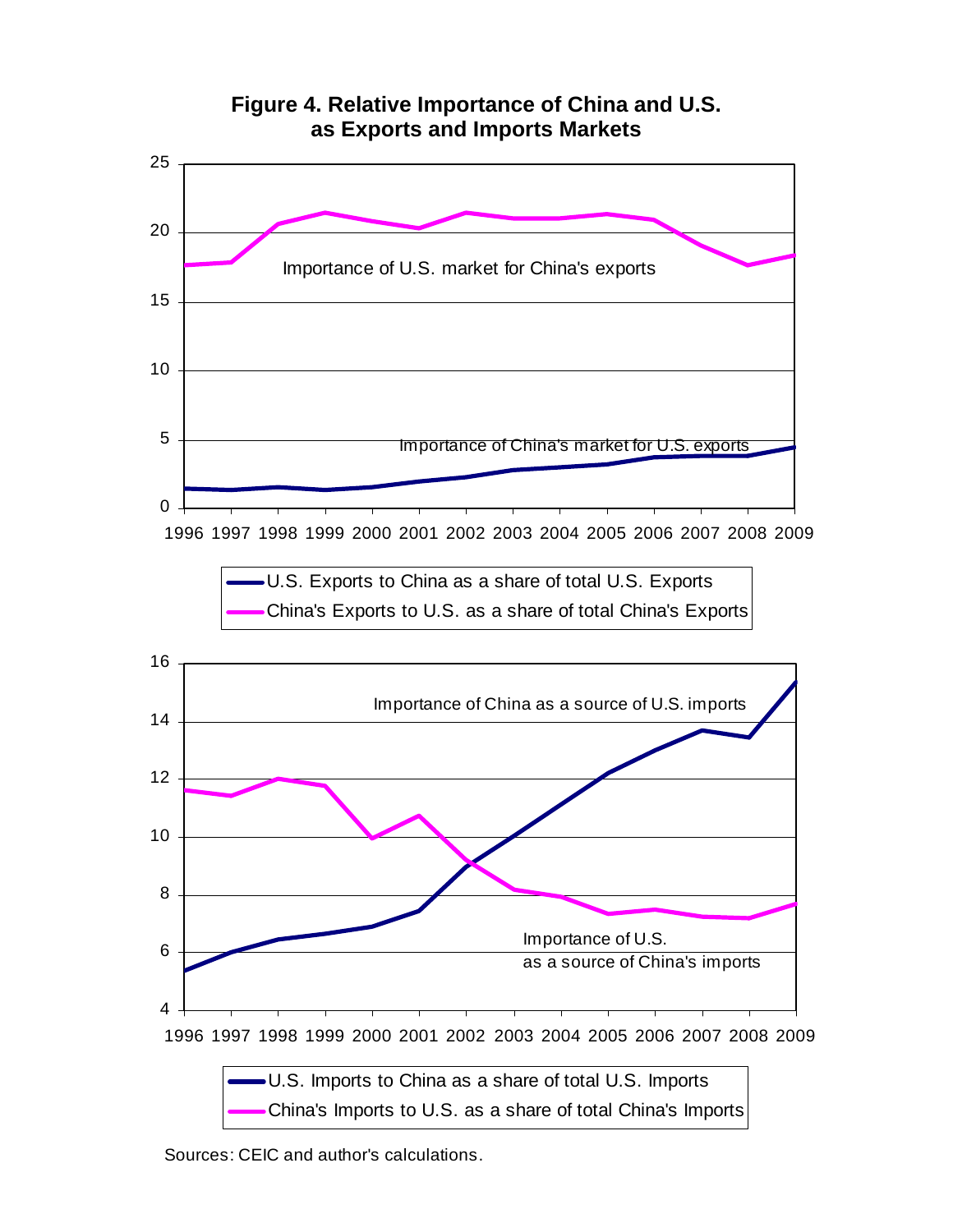



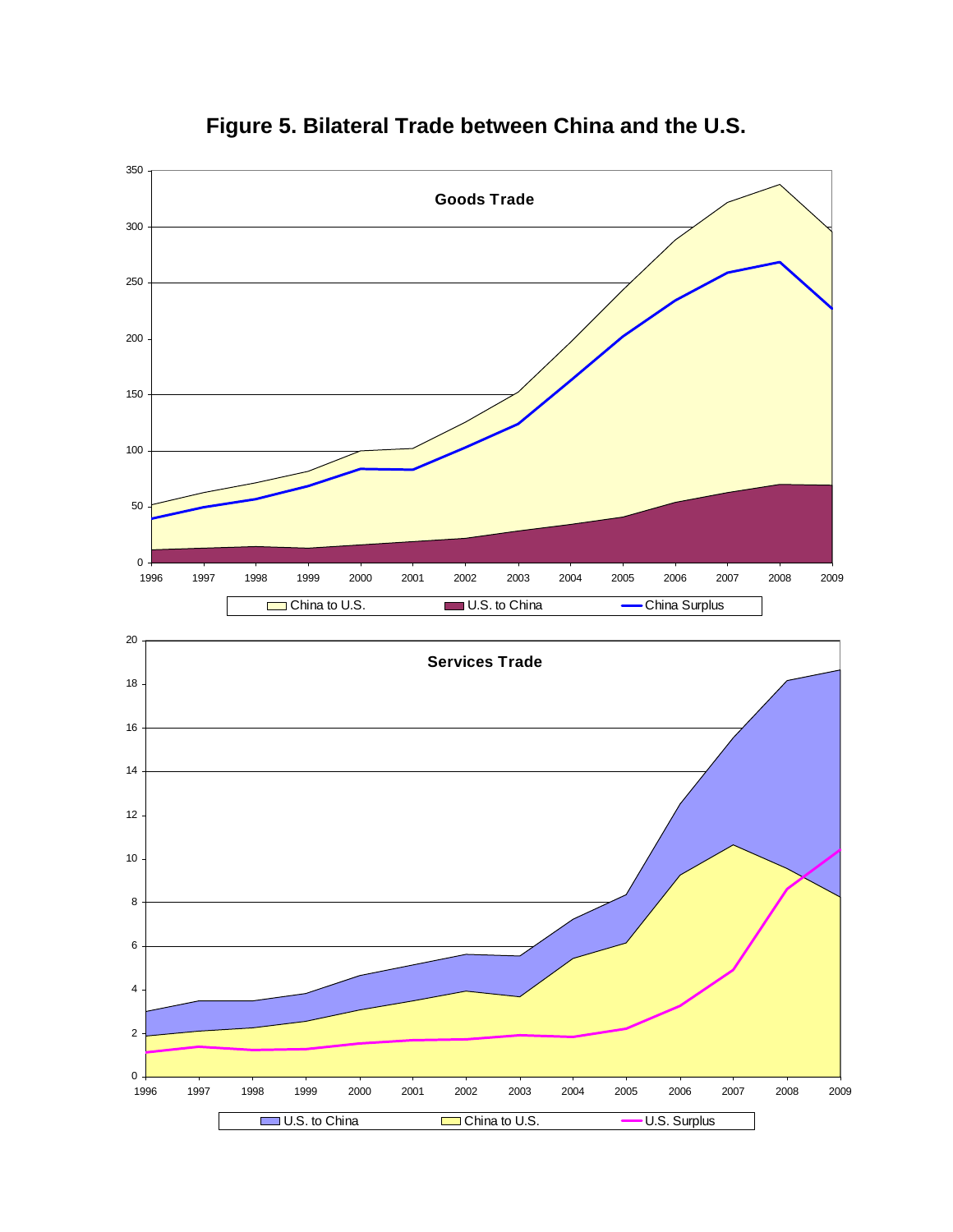**Figure 6. Bilateral Flows of Foreign Direct Investment** 



**(USD billion)** 

Source: CEIC China database.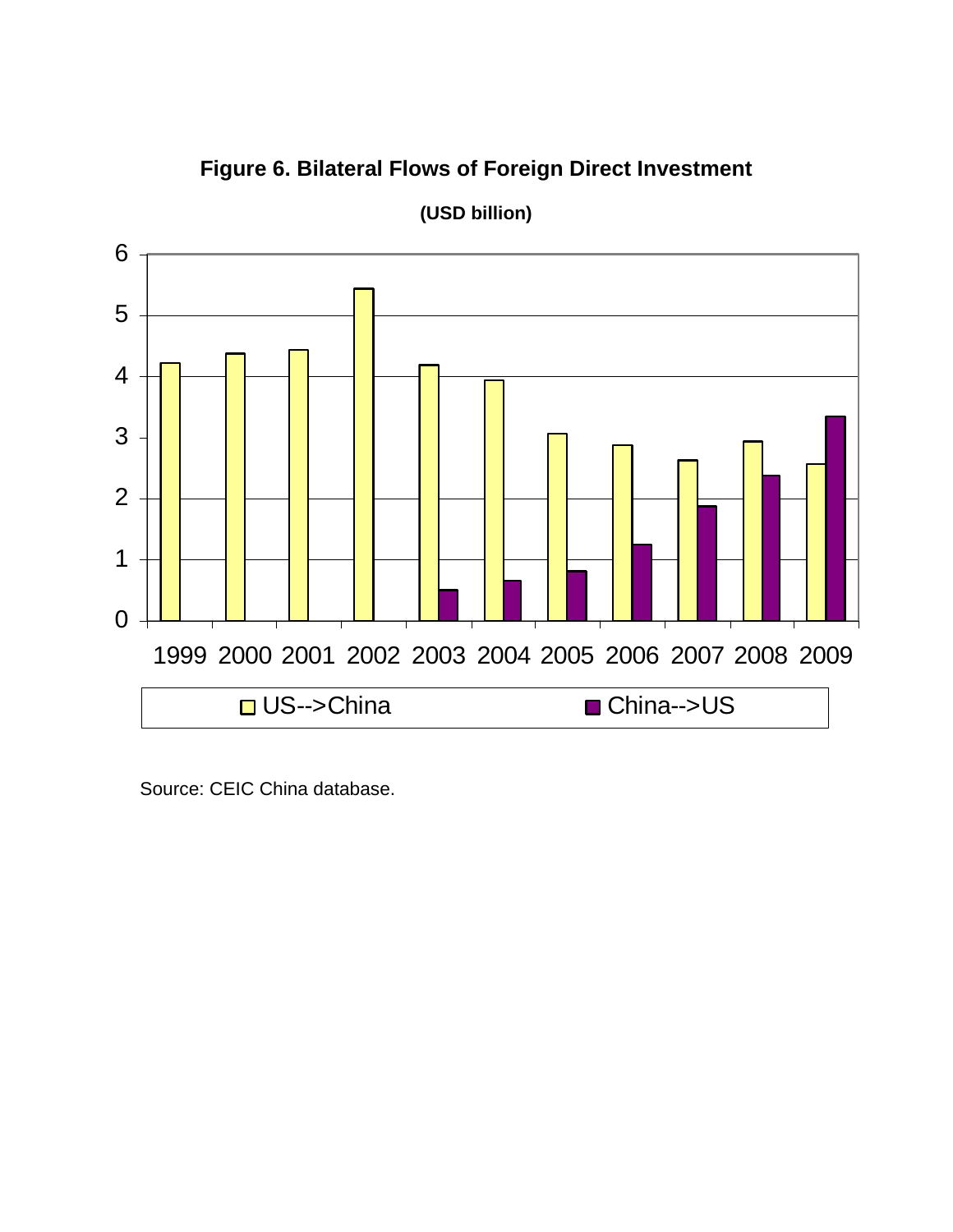# **Figure 7. China's Foreign Exchange Reserves: Flows and Stocks**



**(USD billion)**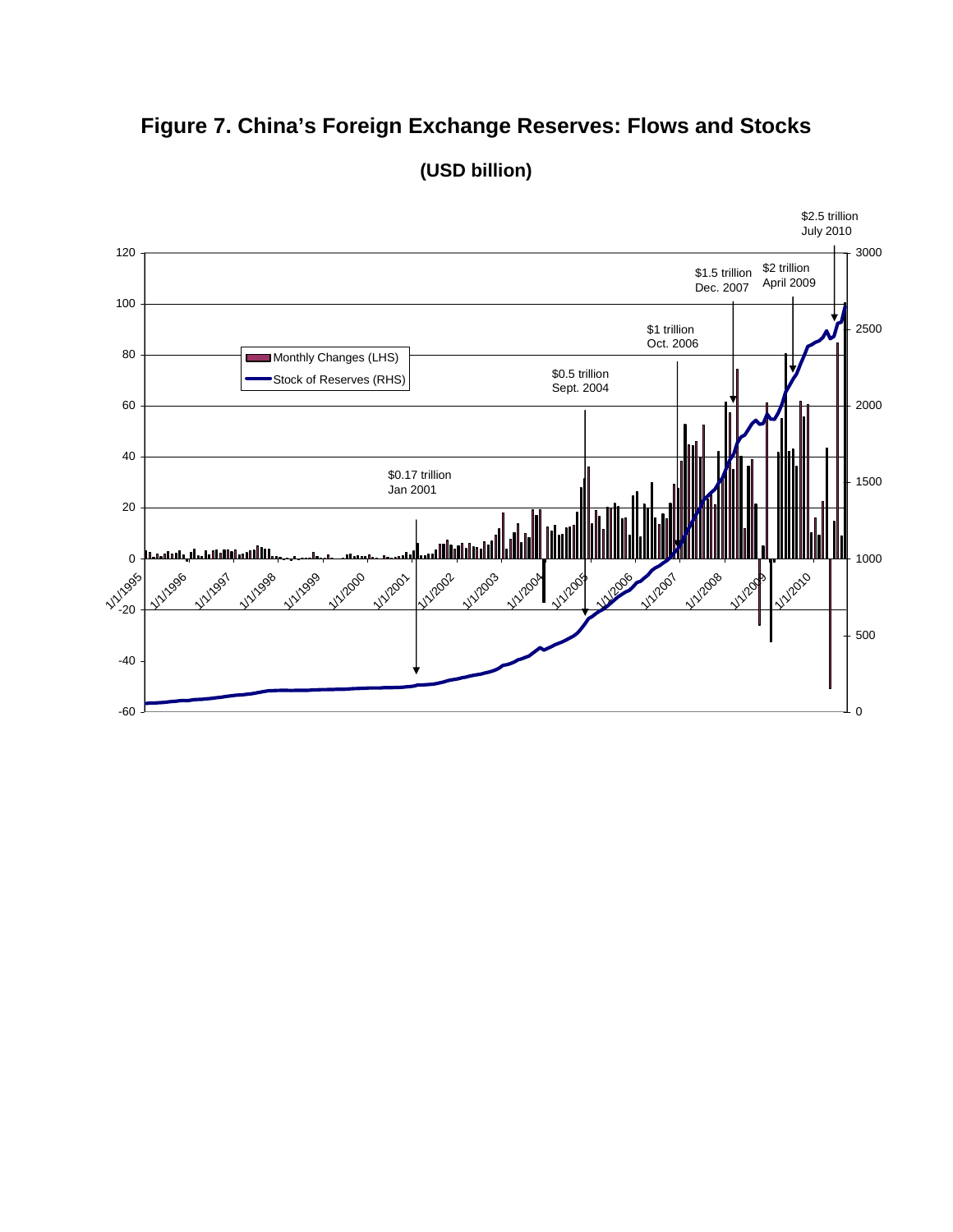

**Figure 8. Exchange Rates** 

Source: CEIC.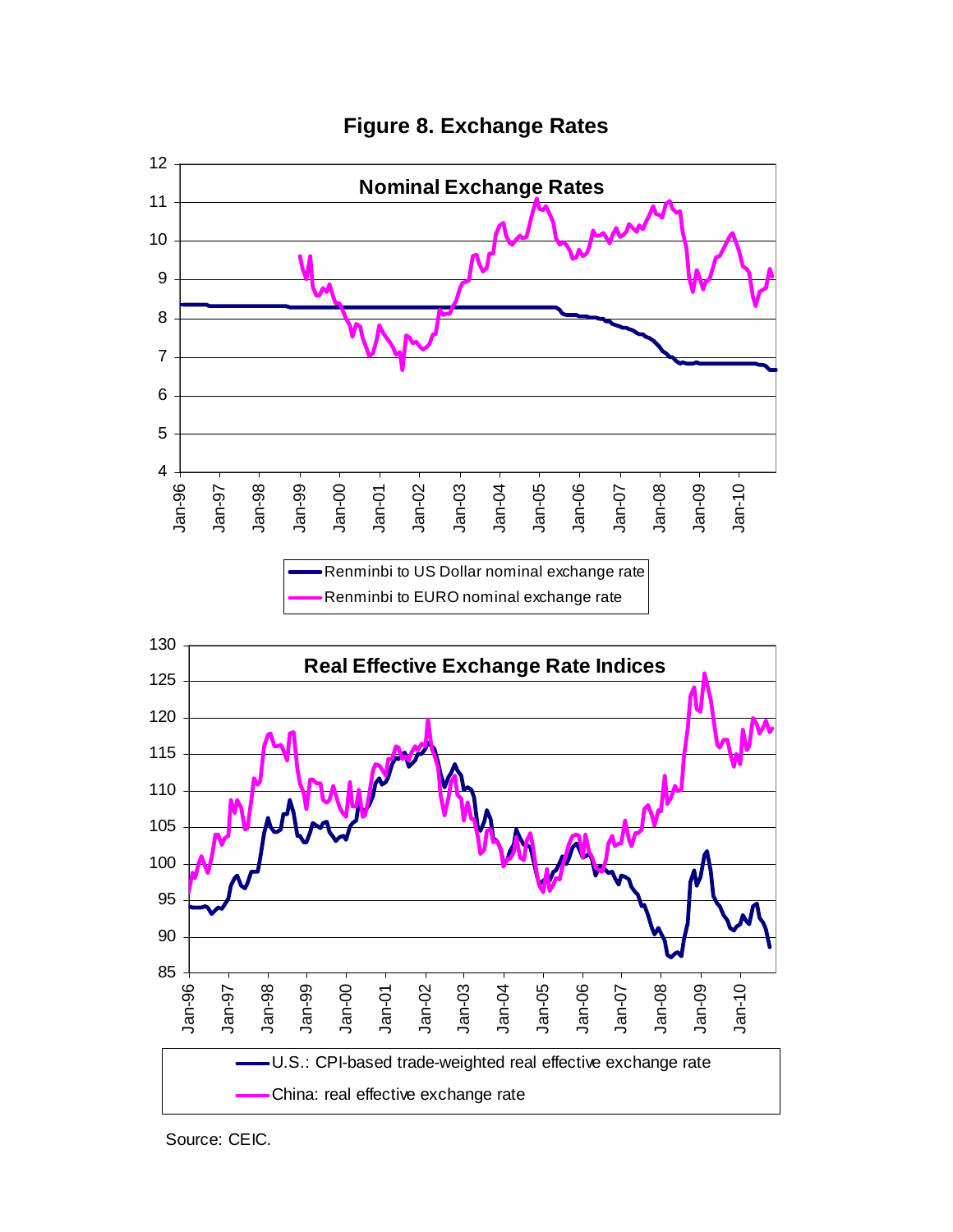

**Figure 9. China's Composition of Growth** 

Source: EIU.

Note: Shaded regions in each bar show the contributions (in percentage points) of each component to total GDP growth. 2010 data are EIU estimates.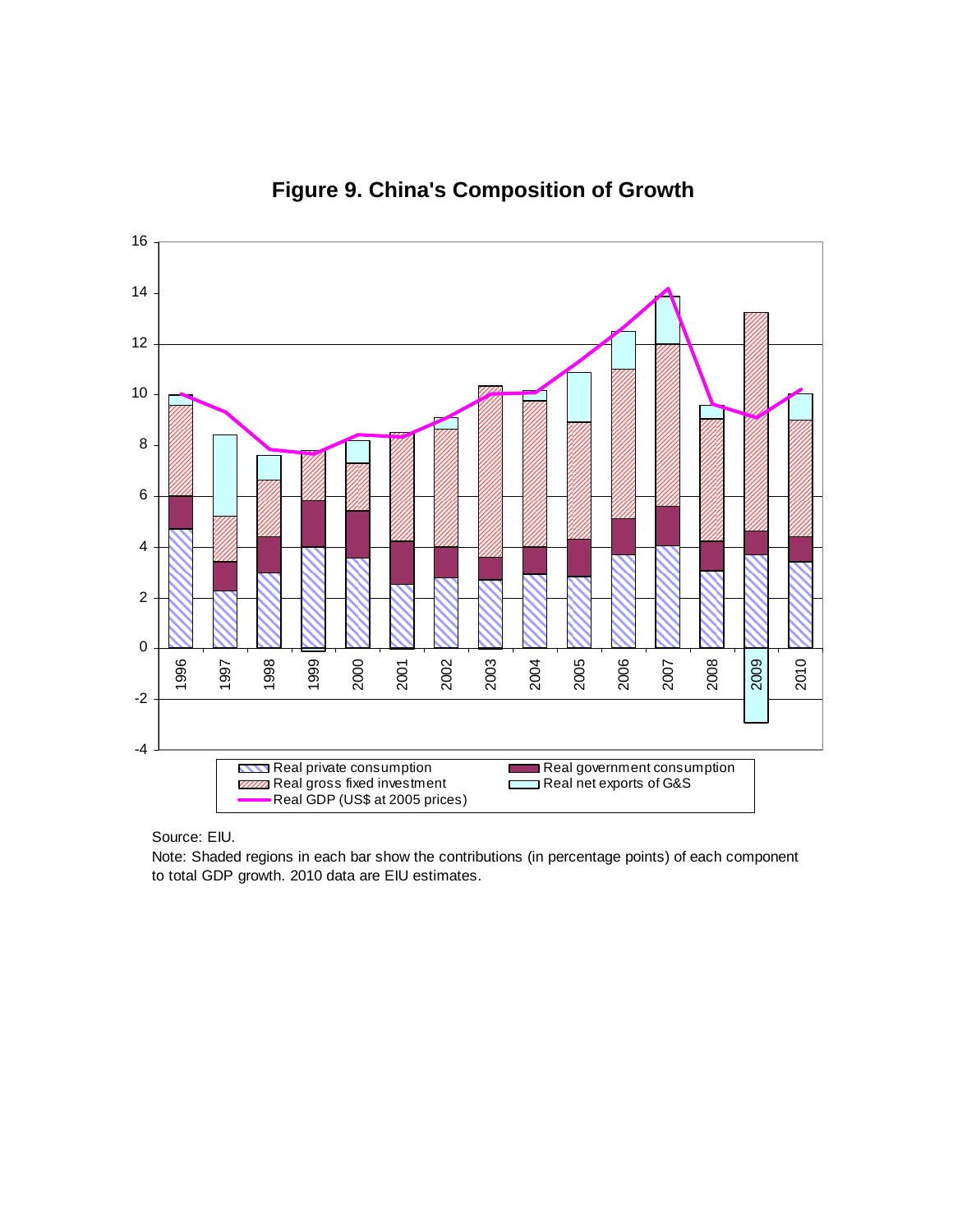

**Figure 10. China: Inflation and Equity Market Indexes** 

Sources: Haver, CEIC, National Bureau of Statistics, and Shanghai and Shenzhen Stock Exchanges.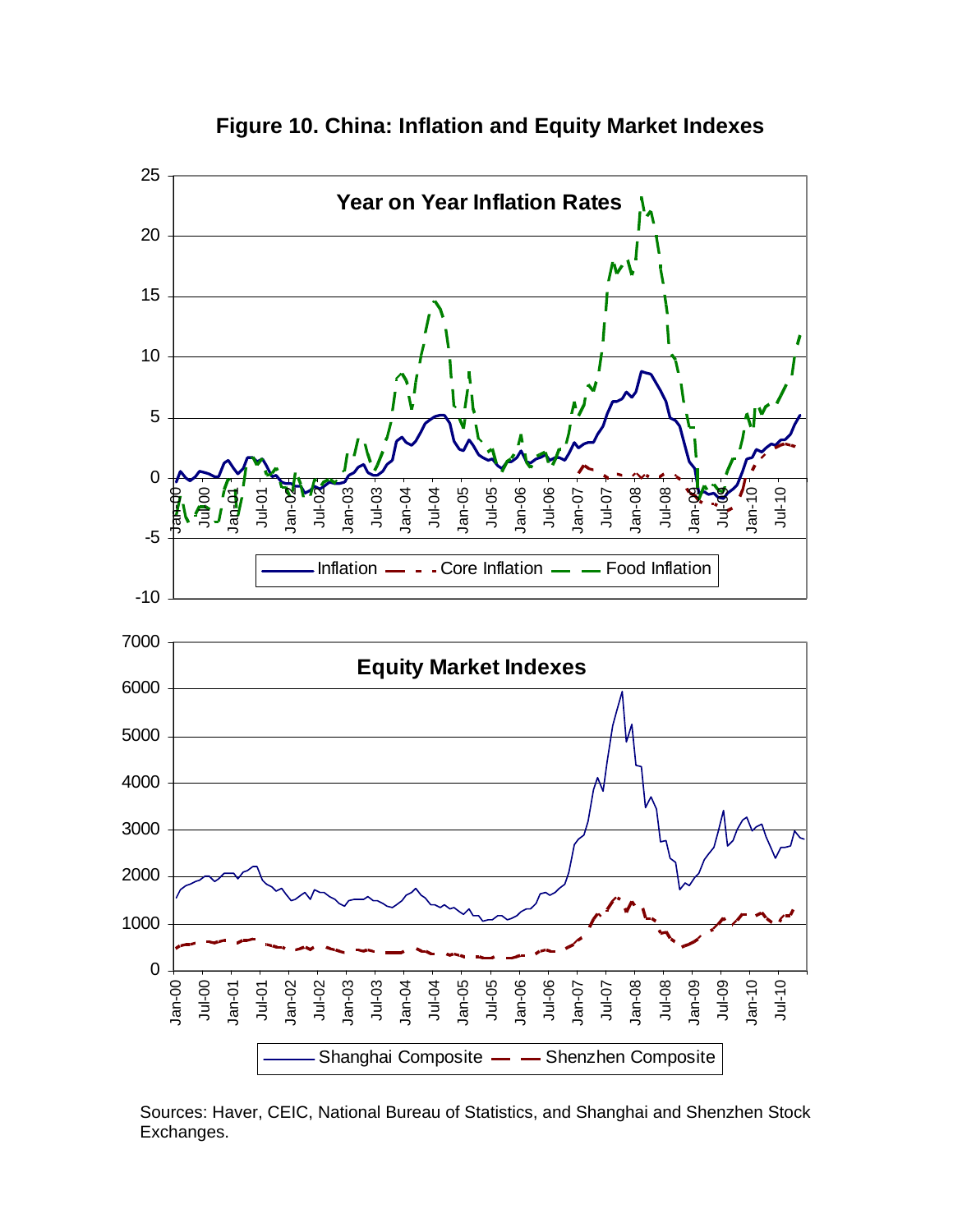# **Figure 11. China's Domestic Credit and M2 Year-on-Year Growth**



**(in percent)**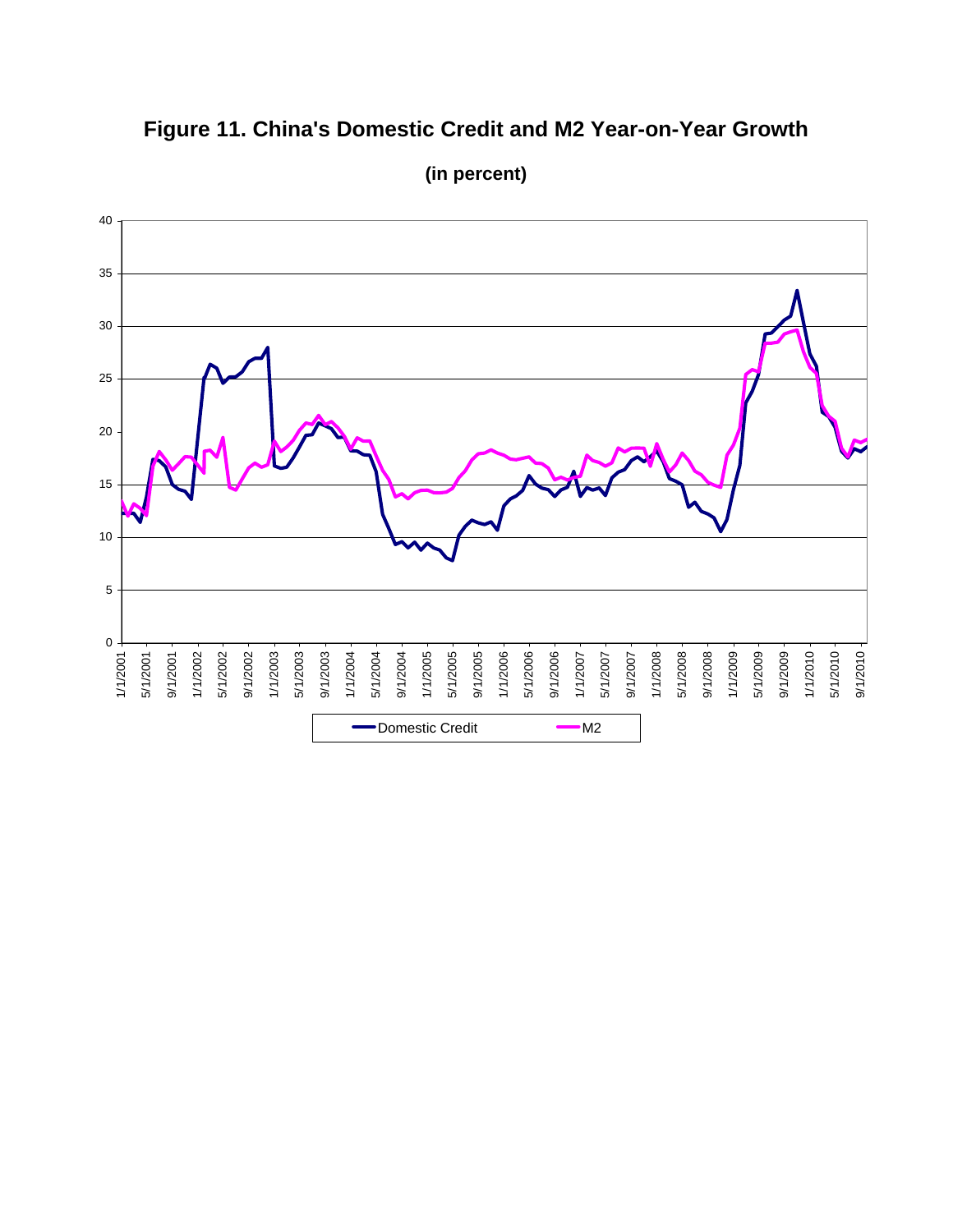



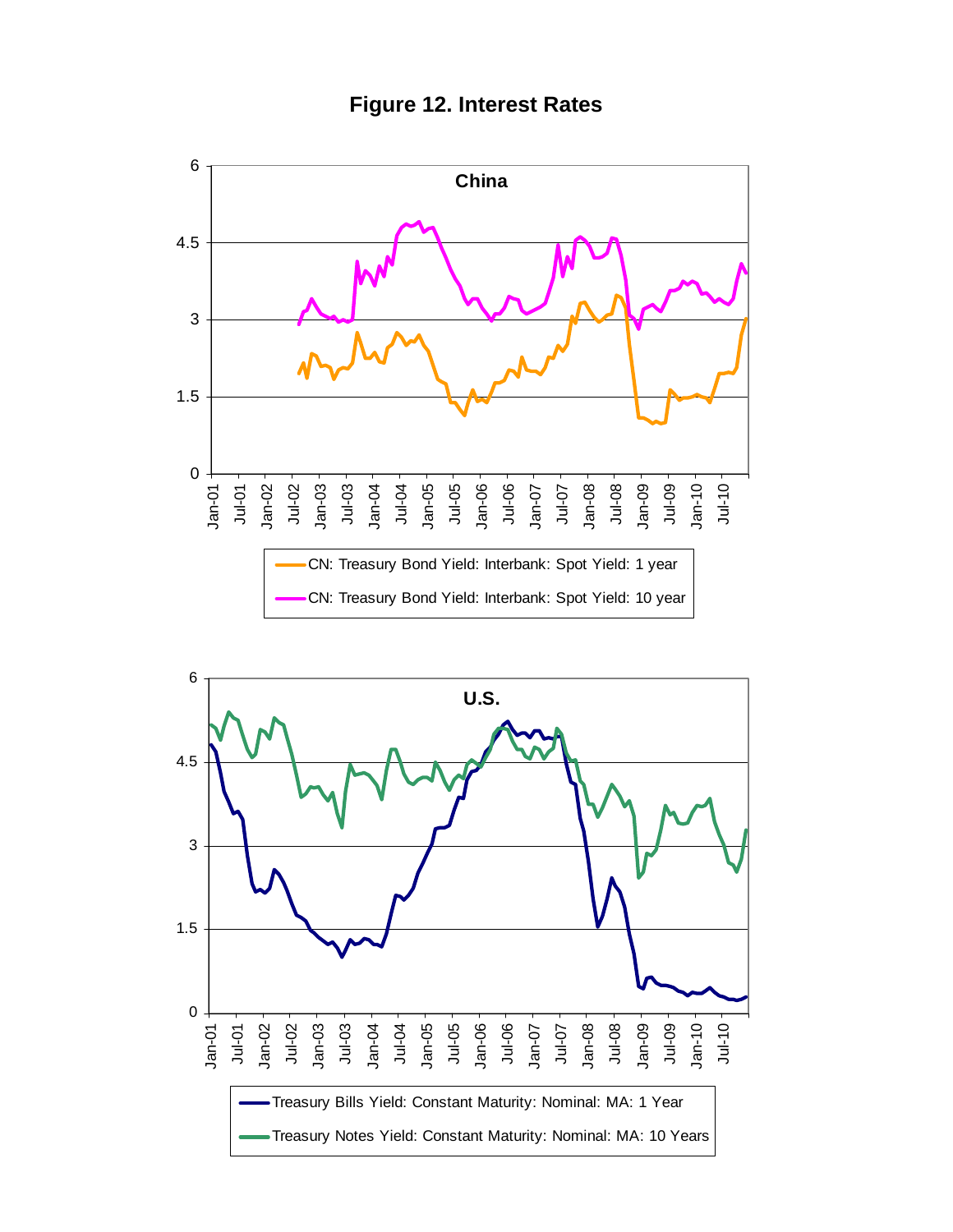#### **Table 1. The Balance of Payments**

(in billions of U.S. dollars)

|                                                                     | 2000    | 2001   | 2002   | 2003  | 2004  | 2005    | 2006    | 2007    | 2008    | 2009    | 2010                     |
|---------------------------------------------------------------------|---------|--------|--------|-------|-------|---------|---------|---------|---------|---------|--------------------------|
| Gross international reserves                                        | 168.9   | 218.7  | 295.2  | 412.2 | 618.6 | 825.6   | 1072.6  | 1547.3  | 1966.2  | 2453.2  |                          |
| (in percent of GDP)                                                 | 14.1    | 16.5   | 20.3   | 25.1  | 32.0  | 36.8    | 40.8    | 45.8    | 45.4    | 50.0    | $\overline{\phantom{a}}$ |
| Change in international reserves                                    | 10.5    | 49.8   | 76.5   | 117.0 | 206.3 | 207.0   | 247.0   | 474.7   | 418.9   | 487.0   | ÷,                       |
| A. Current account balance                                          | 20.5    | 17.4   | 35.4   | 45.9  | 68.7  | 160.8   | 249.9   | 371.8   | 426.1   | 297.1   | $\overline{a}$           |
| (in percent of GDP)                                                 | 1.7     | 1.3    | 2.4    | 2.8   | 3.6   | 7.2     | 9.5     | 11.0    | 9.8     | 6.1     |                          |
| Trade balance                                                       | 24.1    | 22.5   | 30.4   | 25.5  | 32.1  | 92.7    | 168.8   | 253.9   | 285.5   | 168.0   | $\overline{\phantom{a}}$ |
| (in percent of GDP)                                                 | 2.0     | 1.7    | 2.1    | 1.6   | 1.7   | 4.1     | 6.4     | 7.5     | 6.6     | 3.4     | $\overline{a}$           |
| Merchandise trade balance                                           | 24.1    | 22.5   | 30.4   | 25.5  | 32.1  | 102.0   | 177.7   | 261.5   | 297.0   | 197.6   | 185.0                    |
| (in percent of GDP)                                                 | 2.0     | 1.7    | 2.1    | 1.6   | 1.7   | 4.5     | 6.8     | 7.7     | 6.9     | 4.0     | 3.3                      |
| B. Financial account balance                                        | 2.0     | 34.8   | 32.3   | 52.7  | 110.7 | 63.0    | 10.0    | 73.5    | 15.9    | 142.8   | $\overline{\phantom{a}}$ |
| FDI, net                                                            | 37.5    | 37.4   | 46.8   | 47.2  | 53.1  | 67.8    | 60.3    | 121.4   | 94.3    | 34.3    | $\blacksquare$           |
| C. Errors and omissions, net                                        | $-11.9$ | $-4.9$ | 7.8    | 18.4  | 27.0  | $-16.8$ | $-12.9$ | 16.4    | 24.5    | $-43.3$ |                          |
| Memorandum Items:                                                   |         |        |        |       |       |         |         |         |         |         |                          |
| Non-FDI capital account balance<br>(including errors and omissions) | $-47.4$ | $-7.4$ | $-6.7$ | 23.9  | 84.6  | $-21.6$ | $-63.2$ | $-31.5$ | $-53.9$ | 65.1    |                          |
| Nominal GDP                                                         | 1198    | 1325   | 1454   | 1641  | 1932  | 2244    | 2626    | 3382    | 4327    | 4909    | 5631                     |

Sources: CEIC, IFS and author's calculations.

Note: The non-FDI capital account balance is the capital account balance minus net FDI plus net errors and omissions.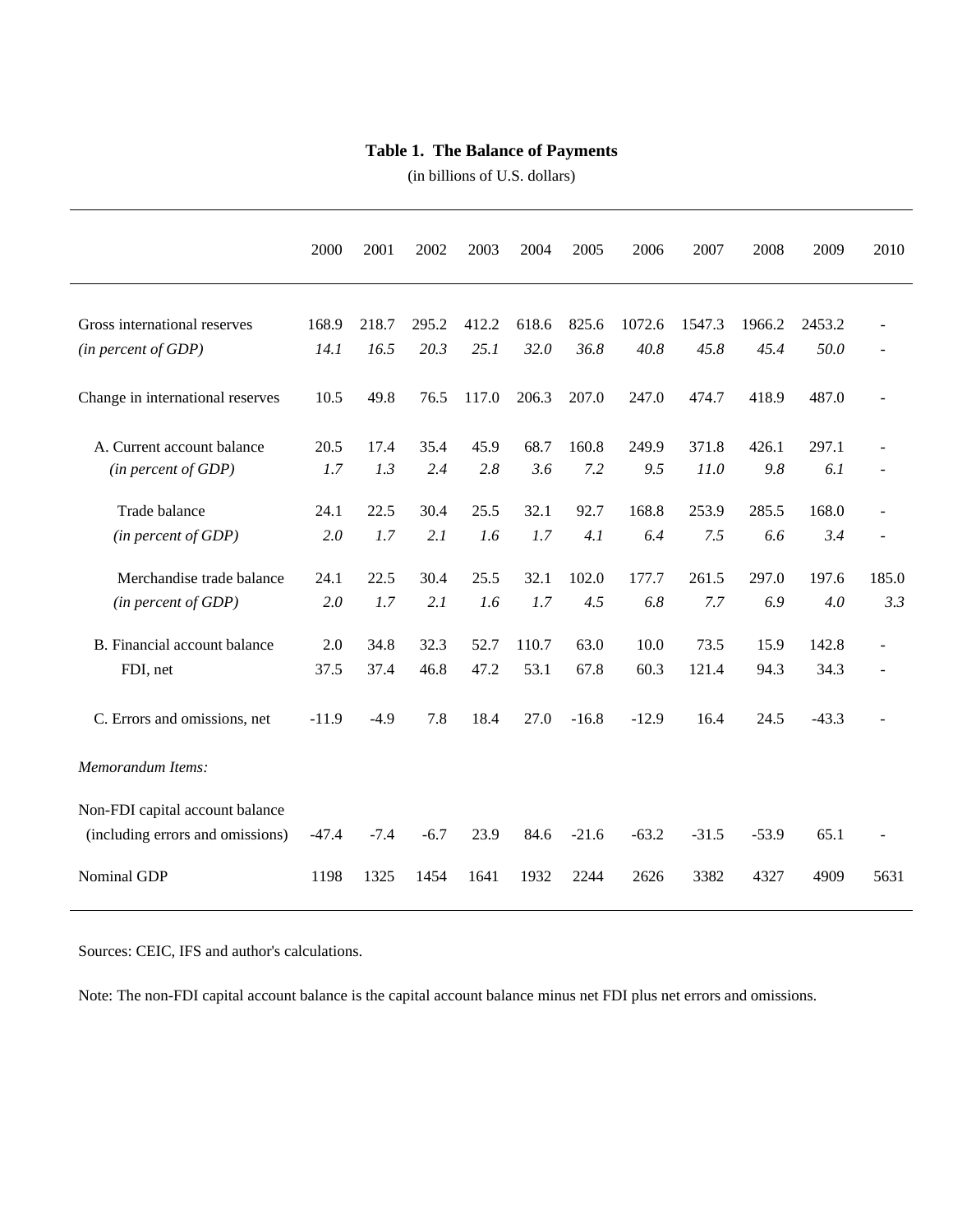### **Table 2. International Investment Position**

(in billions of U.S. dollars)

|                                     | 2004           | 2005           | 2006           | 2007 | 2008 | 2009 |
|-------------------------------------|----------------|----------------|----------------|------|------|------|
| <b>Net Position</b>                 | 293            | 423            | 662            | 1188 | 1494 | 1822 |
| A. Assets                           | 930            | 1223           | 1627           | 2416 | 2957 | 3460 |
| 1. FDI                              | 53             | 65             | 91             | 116  | 186  | 230  |
| 2. Portfolio                        | 92             | 117            | 265            | 285  | 253  | 243  |
| Equity                              | $\overline{0}$ | $\overline{0}$ | $\overline{2}$ | 20   | 21   | 55   |
| Debt                                | 92             | 117            | 264            | 265  | 231  | 188  |
| 3. Other investment                 | 167            | 216            | 252            | 468  | 552  | 535  |
| 4. Reserve assets                   | 619            | 826            | 1081           | 1547 | 1966 | 2453 |
| <b>Foreign exchange</b><br>reserves | 610            | 819            | 1066           | 1528 | 1946 | 2399 |
| <b>B.</b> Liabilities               | 637            | 800            | 965            | 1228 | 1463 | 1638 |
| 1. FDI                              | 369            | 472            | 614            | 704  | 916  | 997  |
| 2. Portfolio                        | 57             | 77             | 121            | 147  | 168  | 190  |
| Equity                              | 43             | 64             | 107            | 129  | 151  | 175  |
| Debt                                | 13             | 13             | 14             | 18   | 17   | 15   |
| 3. Other investment                 | 212            | 252            | 300            | 378  | 380  | 451  |

Source: CEIC.